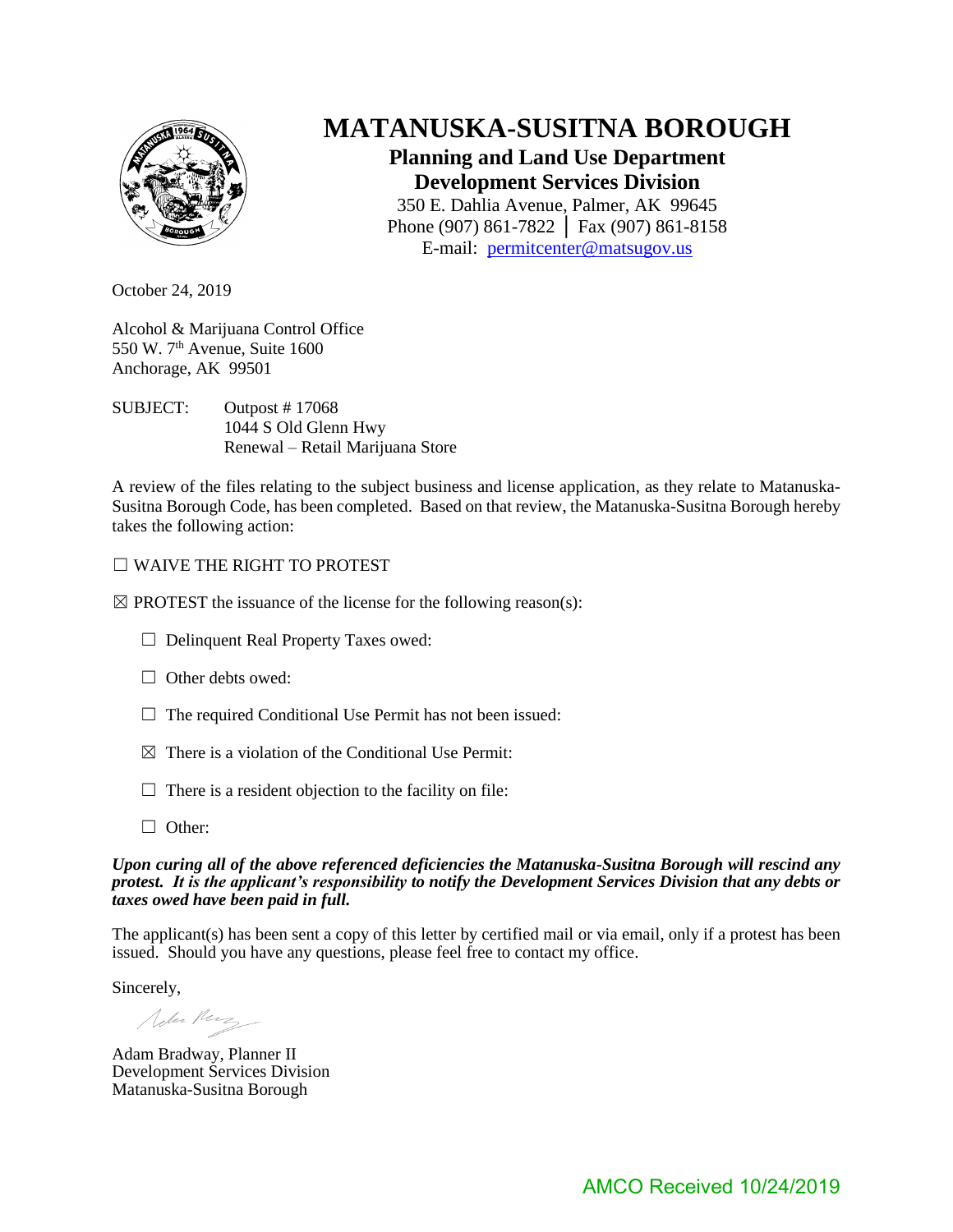**From:** Adam Bradway **To:** [AMCO Local Government Only \(CED sponsored\)](mailto:amco.localgovernmentonly@alaska.gov) **Subject:** RE: Kushtopia 11611 MSB Protest and OutPost 17068 MSB Protest **Date:** Monday, October 28, 2019 11:19:06 AM **Attachments:** image001.png

Tj,

I can write up an official letter if necessary, but these are fixable violations. Both Kushtopia and Outpost, under Prestige Worldwide Management, LLC, have CUP violations and both licenses are being protested. Both violations relate to fences that were supposed to be constructed within an allotted timeframe but were not. When these fences are constructed the protest will be lifted. The applicant has been contacted and they are working to fix the violations. If you need any more information or an official letter please let me know.

#### **Adam Bradway**

Matanuska-Susitna Borough: Planner II 350 E Dahlia Ave, Palmer, Alasaka 99645 *(907) 861-8608*

From: AMCO Local Government Only (CED sponsored) <amco.localgovernmentonly@alaska.gov> **Sent:** Monday, October 28, 2019 10:59 AM

**To:** Adam Bradway <Adam.Bradway@matsugov.us>

**Cc:** AMCO Local Government Only (CED sponsored) <amco.localgovernmentonly@alaska.gov> **Subject:** RE: Kushtopia 11611 MSB Protest and OutPost 17068 MSB Protest

## [**EXTERNAL EMAIL** - CAUTION: Do not open unexpected attachments or links.] Good morning Adam,

I received the Matasuka-Susitna Borough's protests of the renewals of these applications, but I was wondering if you could provide us with a little more information regarding the violations of the conditional use permits, and whether or not they are fixable issues. This will help the Board to determine how best to respond to these protests.

Sincerely,



# **TJ Zielinski**

Occupational Licensing Examiner Alcohol & Marijuana Control Office 550 West 7th Avenue, Suite 1600 Anchorage, Alaska 99501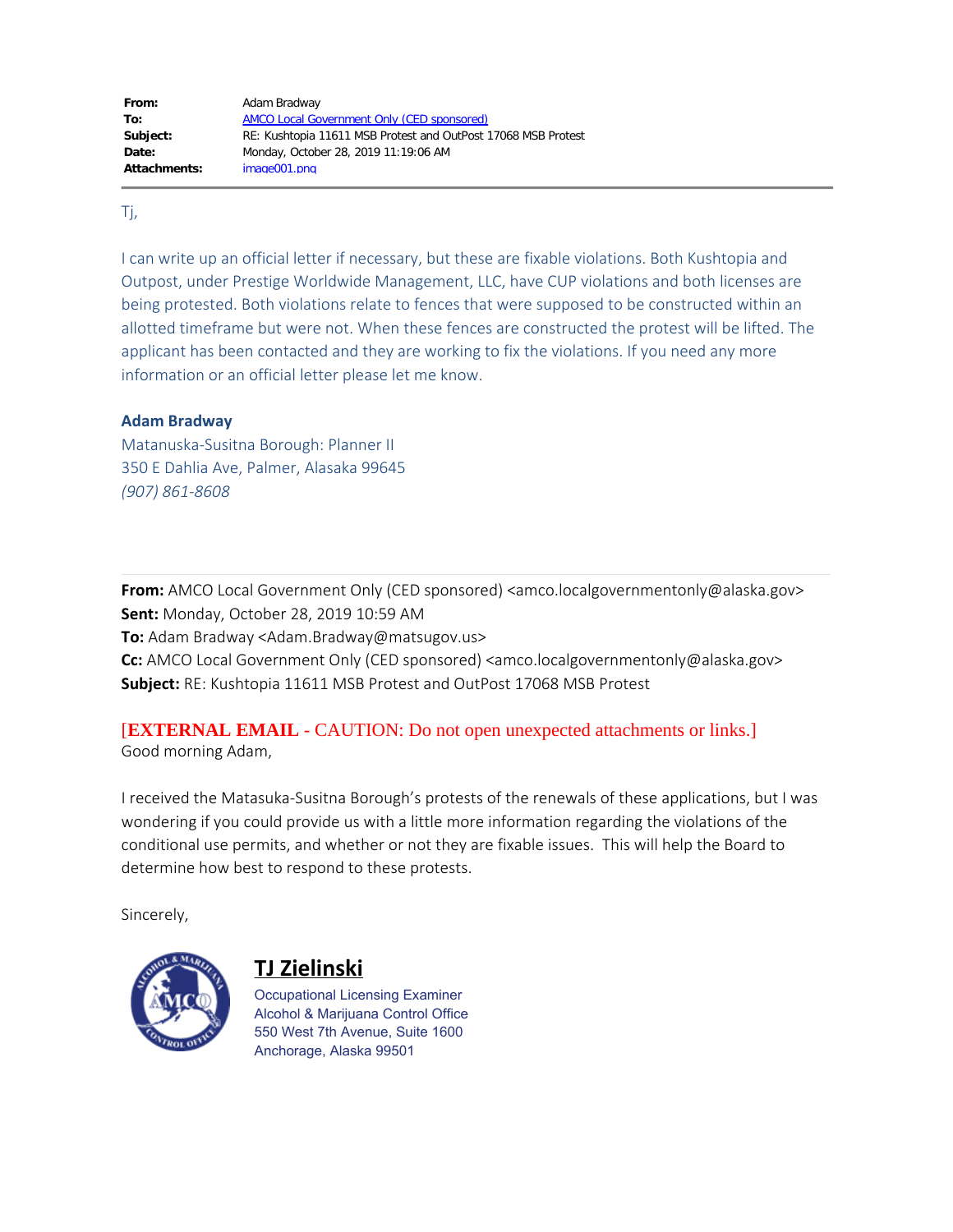**From:** Adam Bradway [<mailto:Adam.Bradway@matsugov.us>] **Sent:** Thursday, October 24, 2019 3:34 PM **To:** AMCO Local Government Only (CED sponsored) <[amco.localgovernmentonly@alaska.gov](mailto:amco.localgovernmentonly@alaska.gov)> **Cc:** [phil@kushtopia.co](mailto:phil@kushtopia.co) **Subject:** Kushtopia 11611 MSB Protest

AMCO: Please see the attached letter protesting license #11611

Dear Applicant,

Our office must protest your licenses (#11611) due to recorded violations of your conditional use permit . This protest will be rescinded once these violations are resolved.

This email is to inform you that you have the option to defend your application before a meeting of the Borough Assembly, as per 3 AAC 304.145(d).

If you would like to appear in front of the Assembly, you may do so by filling out the attached form and submit it to me at least 11 days prior to the meeting you wish to speak at.

Thank you.

#### **Adam Bradway**

Matanuska-Susitna Borough: Planner II 350 E Dahlia Ave, Palmer, Alasaka 99645 *(907) 861-8608*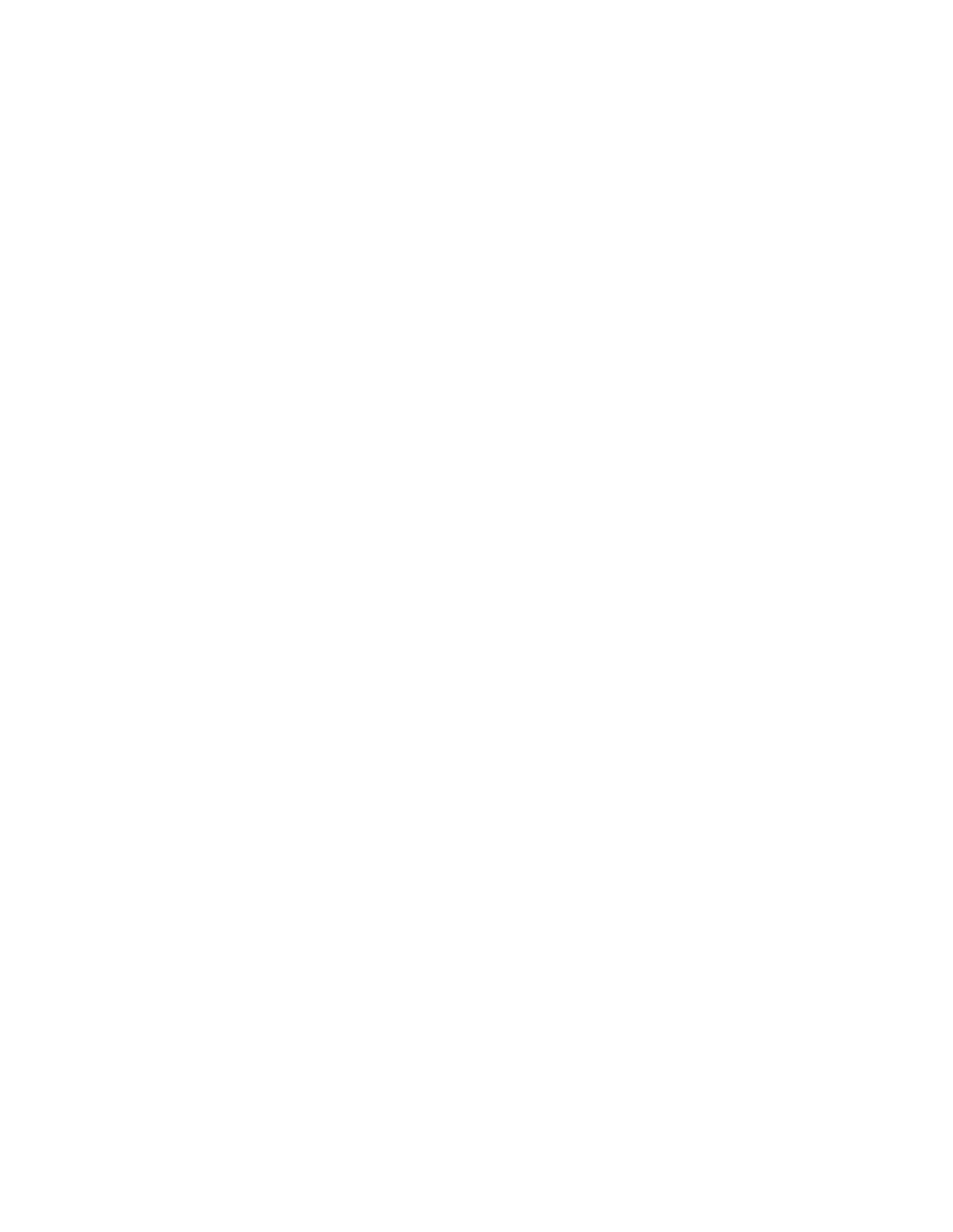O MARING IN THE SALE OF THE SALE OF THE SALE OF THE SALE OF THE SALE OF THE SALE OF THE SALE OF THE SALE OF THE SALE OF THE SALE OF THE SALE OF THE SALE OF THE SALE OF THE SALE OF THE SALE OF THE SALE OF THE SALE OF THE SA allotted timeframe but were not. When these fences are constructed the protest will be lifted. The being protested. Both violations relate to fences that were supposed to be constructed within an applicant has been contacted and they are working to fix the violations. If you need any more information or an official letter please let me know

350 E Dahlia Ave, Palmer, Alasaka 99645 Matanuska-Susitna Borough: Planner II  $(907) 861 - 8608$ Adam Bradway

From: AMCO Local Government Only (CED sponsored) <amco.localgovernmentonly@alaska.gov> Cc:AMCO Local Government Only (CED sponsored) <amco.localgovernmentonly@alaska.gov> Subject: RE: Kushtopia 11611 MSB Protest and OutPost 17068 MSB Protest To: Adam Bradway <Adam.Bradway@matsugov.us> Sent: Monday, October 28, 2019 10:59 AM

Good morning Adam,

I received the Matasuka-Susitna Borough's protests of the renewals of these applications, but I was conditional use permits, and whether or not they are fixable issues. This will help the Board to wondering if you could provide us with a little more information regarding the violations of the determine how best to respond to these protests

Sincerely,

# **TJ Zielinski**

Alcohol & Marijuana Control Office Occupational Licensing Examiner 550 West 7th Avenue, Suite 1600 Anchorage, Alaska 99501